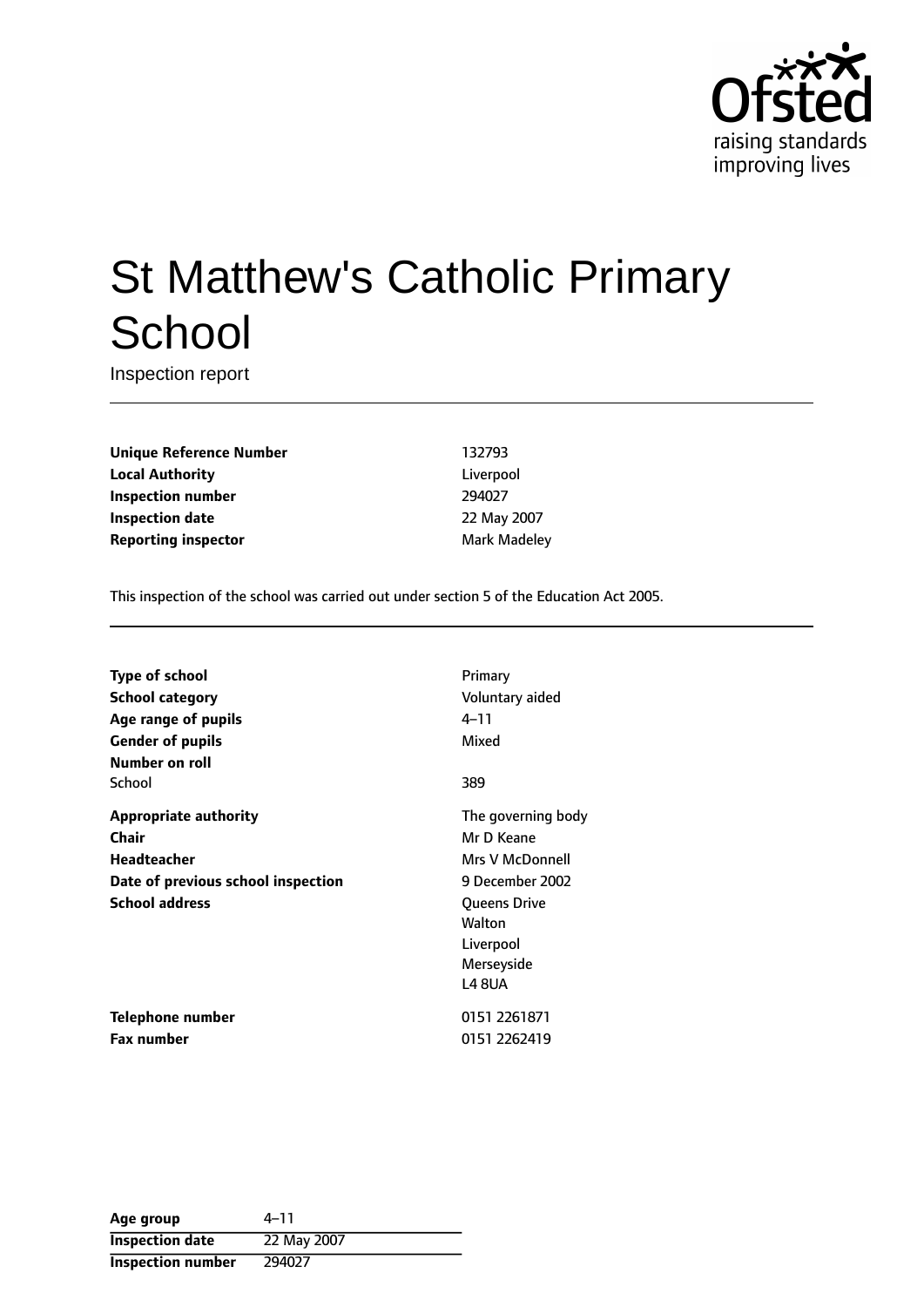.

© Crown copyright 2007

#### Website: www.ofsted.gov.uk

This document may be reproduced in whole or in part for non-commercial educational purposes, provided that the information quoted is reproduced without adaptation and the source and date of publication are stated.

Further copies of this report are obtainable from the school. Under the Education Act 2005, the school must provide a copy of this report free of charge to certain categories of people. A charge not exceeding the full cost of reproduction may be made for any other copies supplied.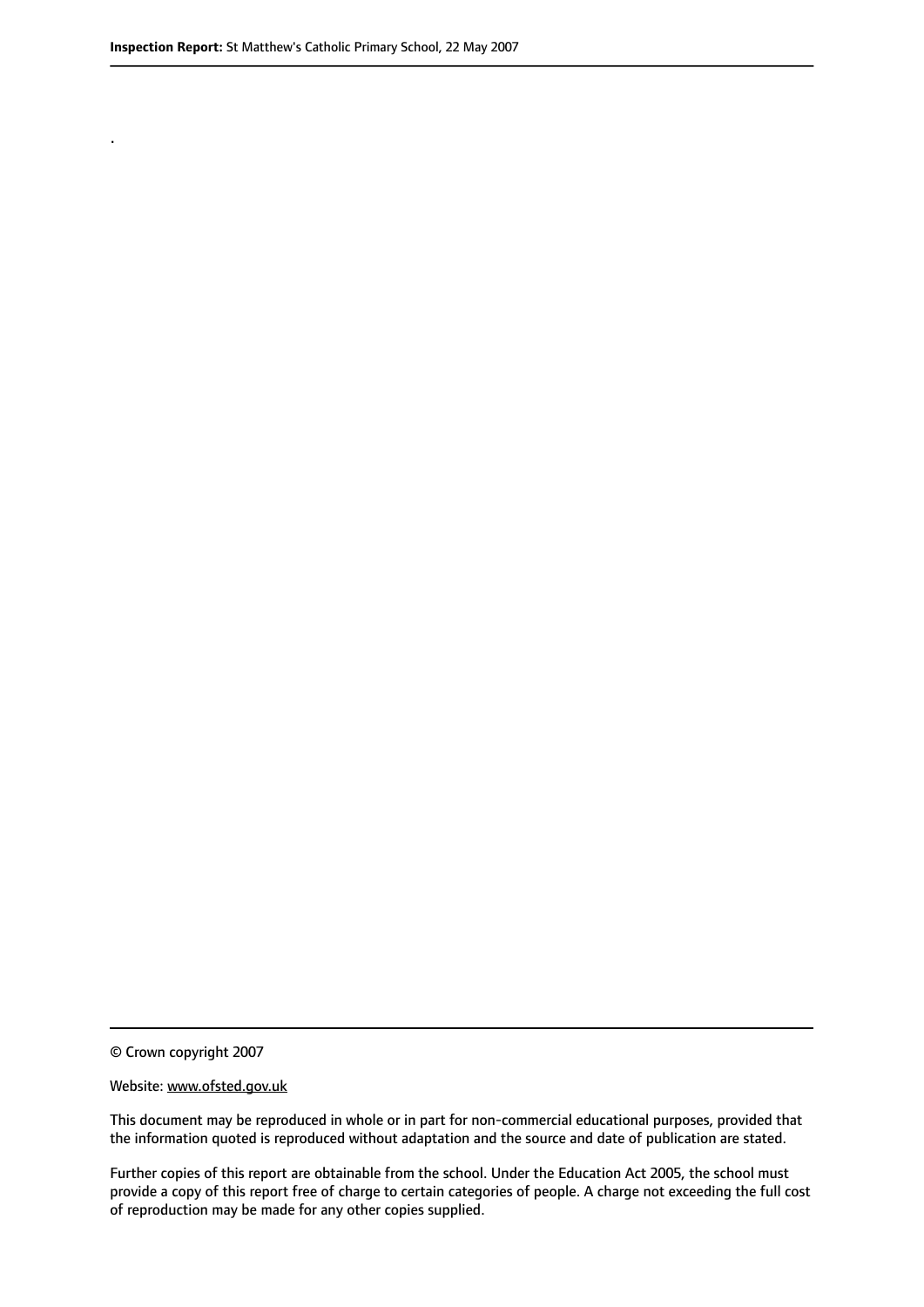# **Introduction**

The inspection was carried out by one Additional Inspector.

## **Description of the school**

This school is larger than average. Most pupils are of White British heritage and live within a mile of the school. The very few pupils of minority ethnic heritage speak English at home. The proportion of pupils eligible for free school meals is well above average. The proportion of pupils with learning difficulties and/or disabilities is also well above average, with the majority of these having moderate learning difficulties. The school has achieved many nationally recognised awards for its work. These include the Basic Skills Quality Mark (three times), the ArtsMark Silver, Sports ActiveMark and the Healthy Schools award.

### **Key for inspection grades**

| Outstanding  |
|--------------|
| Good         |
| Satisfactory |
| Inadequate   |
|              |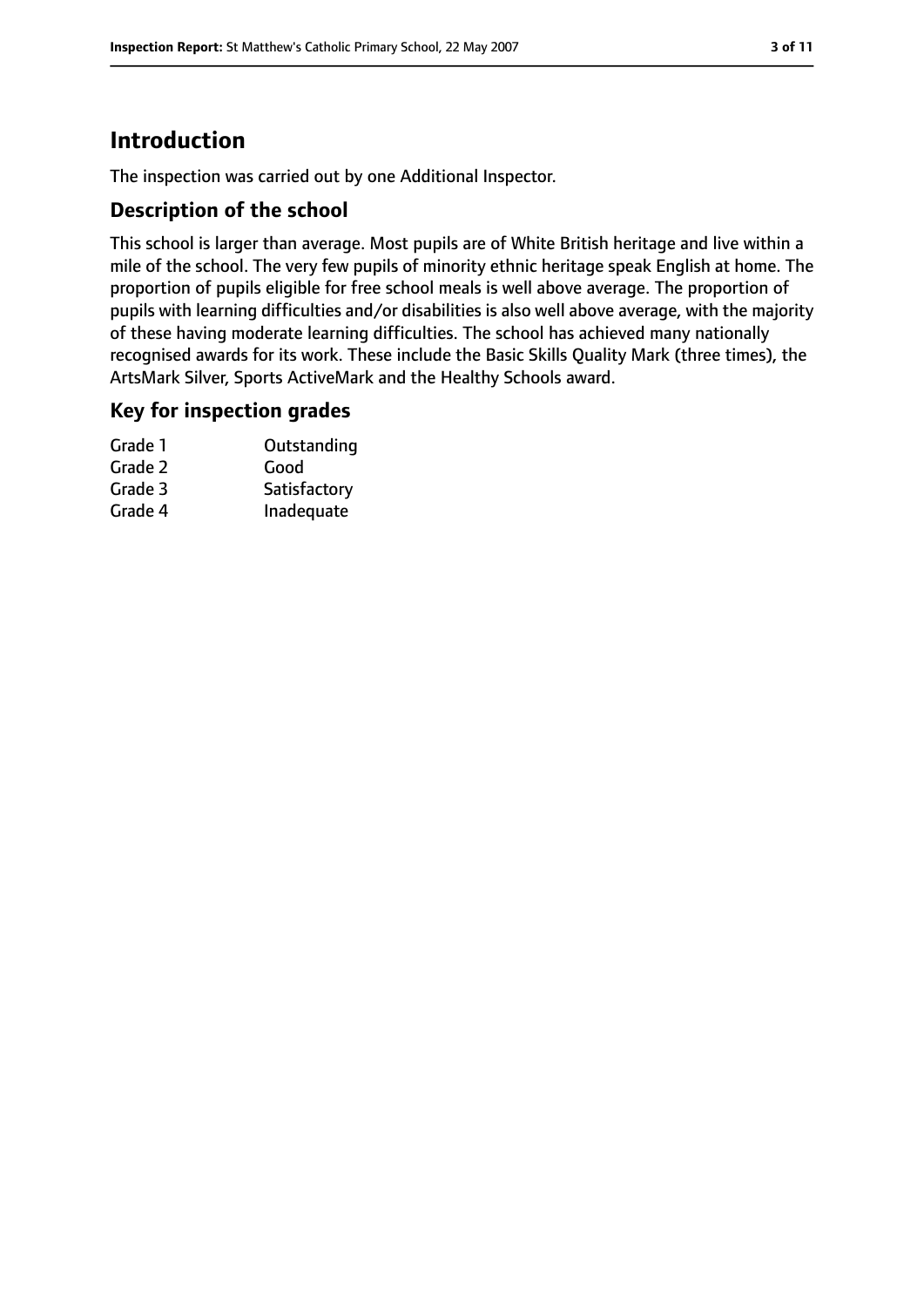# **Overall effectiveness of the school**

#### **Grade: 2**

This is a good school with some outstanding features. It gives good value for money. There is a real 'buzz' about it as soon as you enter. This is reflected in the smiling faces of pupils, the calm, orderly atmosphere and the high quality of pupils' work which adorns the walls. Since the last inspection, outstanding leadership has overcome many of the significant barriers to learning which many pupils face, enabling all to make consistently good progress in their learning. Very high quality teamwork, based on devolved responsibility, is at the heart of the school's success. Management at all levels is self-evaluating and thus has a very clear view of the school's strengths and areas for development. This information is used very well to inform future planning. It has also developed outstanding partnerships with the parish, support agencies and secondary schools, which all make a major contribution to pupils' education and well-being. The vast majority of parents are absolutely delighted with the school and the education and care their children receive. The inspection agrees with the school's view of its overall effectiveness but believes that the quality of management at all levels is so good that the school has outstanding, rather than good, capacity to improve further.

Children start Reception class with skills well below those expected for their age. Good provision in the Foundation Stage helps children make good progress in all areas of their learning. By the time they join Year 1, children's language skills remain below average. Across the school, pupils' progress is good, and they achieve well, because consistently good teaching is effective in meeting their needs. In the national tests, Year 6 pupils reach broadly average results. Results in 2006 show that boys' attainment, especially in English, was much lower than average. Management has identified this and put in place effective measures to improve boys' learning. Pupils enjoy learning because teachers make lessons interesting, for example, by questioning them well, by ensuring that tasks meet their differing needs, by effective use of resources and by making tasks very practical, like the gardening work in science. Relationships are built upon mutual respect.

Another contributory aspect of pupils' outstanding enjoyment of school is the curriculum. The programme for English and mathematics is especially strong in improving pupils' basic skills. Two modern foreign languages are taught and pupils have lots of physical education sessions in which to exercise. Visits play an important role in broadening pupils' understanding of the world. The huge range of additional activities involves nearly all pupils. Some are exceptional, like the choir, which recently gained city-wide recognition for its performances, and the sports teams. Pupils' personal development is, in most respects, of high quality. Pupils behave very well, feel really safe and have an exceptional understanding of how to stay healthy. However, pupils' attendance, though improving slowly, is below average. Parents indicate that this is a very caring school and the inspection agrees. The school goes further than most in helping the pupils and their families. An excellent example of this is the Rainbow counselling group for those who have lost close relatives. Pupils have an adequate understanding of how to improve their work and work hard to reach their learning targets.

#### **What the school should do to improve further**

- Improve the attainment of boys in Key Stage 2, particularly in English.
- Improve pupils' attendance.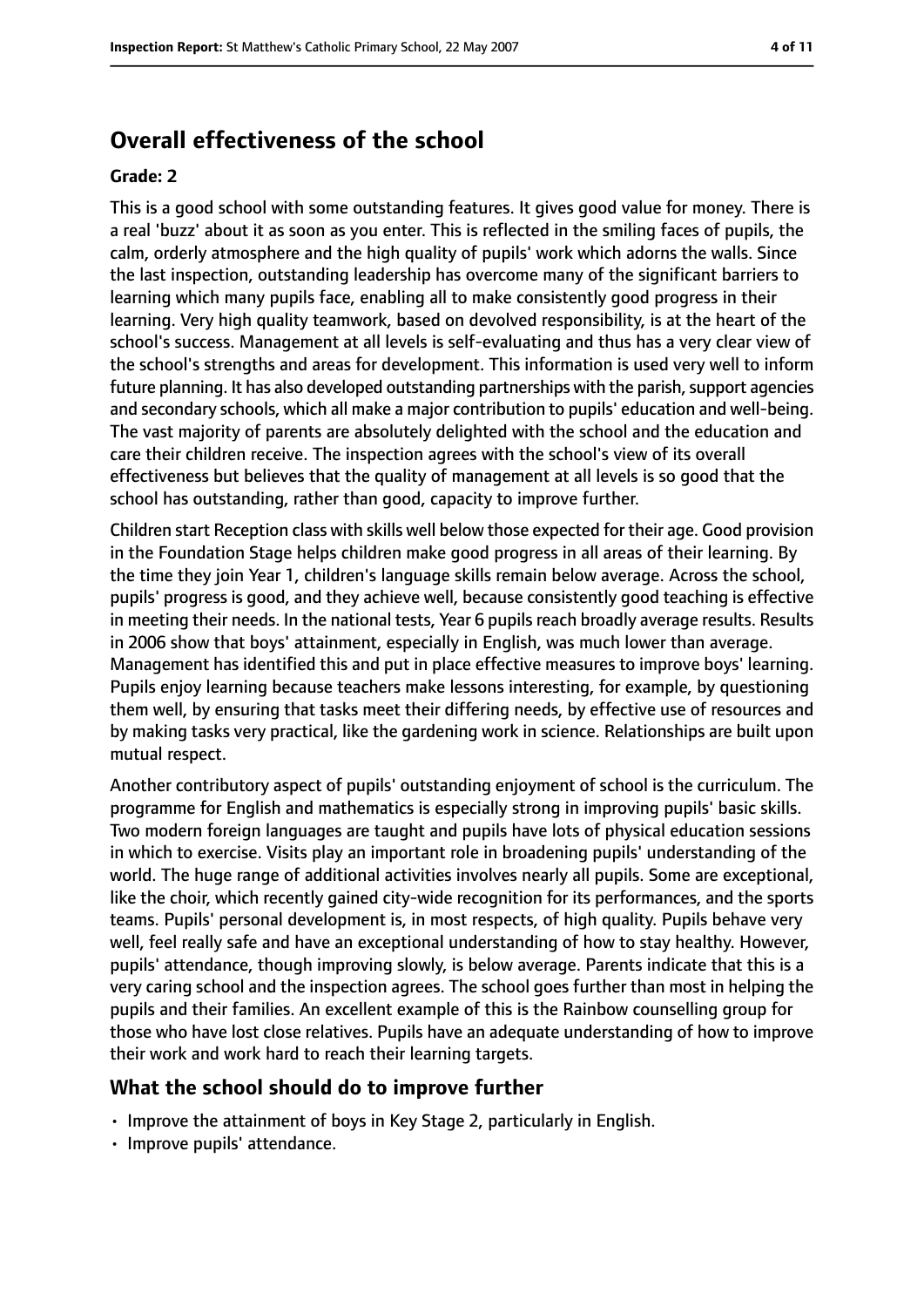# **Achievement and standards**

#### **Grade: 2**

Children start the Foundation Stage with very varied pre-school experiences. Their language skills are often very weak. An effective mix of stimulating play activities and well planned group work promote children's knowledge and skills in all six areas of learning well, but particularly in their personal, social and emotional development, where most children reach the expected standard for their age. However, despite good provision, children's language skills remain below average as they join Year 1. Standards at the end of Key Stage 1 have been rising for the last five years and are now average in reading, writing and mathematics. There is a big difference between the attainment of boys and girls. The picture is similar in Key Stage 2, especially in English.

Most pupils, including those with learning difficulties and/or disabilities and those of minority ethnic heritage, make good progress through Key Stage 2 from their respective starting points. This is particularly good because many pupils face significant problems in home circumstances which make learning difficult, but the school manages to overcome them. Standards are average in English, mathematics and science and have been similar for four years. Challenging targets are set for each year group and are usually met.

# **Personal development and well-being**

#### **Grade: 2**

The school judged this aspect outstanding but the inspection found it to be good because pupils' attendance is below average. One out of every eight pupils has a recent attendance of 80% or less. Pupils show great respect for the school, adults and each other. They are proud of the 'David Bellamy' awards for doing 'tidying' jobs. They care for each other especially well and say they feel very safe in school. They know what to do if bullied, but say that this is very rare. A typical comment from pupils is: 'If you have a balanced meal it's healthy because you have a little bit of everything.' This demonstrates the depth of understanding that pupils have about living healthily. They are very aware of the dangers of smoking, drugs and alcohol abuse and know to avoid them. The school council is democratically elected and very active, for example, improving relationships by installing the 'Friendship Stop'. Most pupils make good progress in their basic skills and have positive attitudes to learning; this prepares them well for secondary school. Pupils' spiritual, moral, social and cultural development is outstanding. They have an exceptional respect for other cultures and beliefs. Older pupils say: 'We're all the same on the inside!'

# **Quality of provision**

## **Teaching and learning**

#### **Grade: 2**

The quality of teaching and learning is consistently good through the school. Teachers build well on pupils' desire to learn. They ensure that classrooms are orderly and use praise and rewards very well to maintain pupils' motivation. Pupils respond very well to teachers' questions and frequently explain how they arrived at the answer, which helps consolidate their learning. Some staff are exceptional at improving pupils' vocabulary. For example, in a Year 6 lesson, pupils used very interesting words to describe the feelings of a child who had fallen overboard from a boat because the teacher challenged them to give more examples. Most pupils are set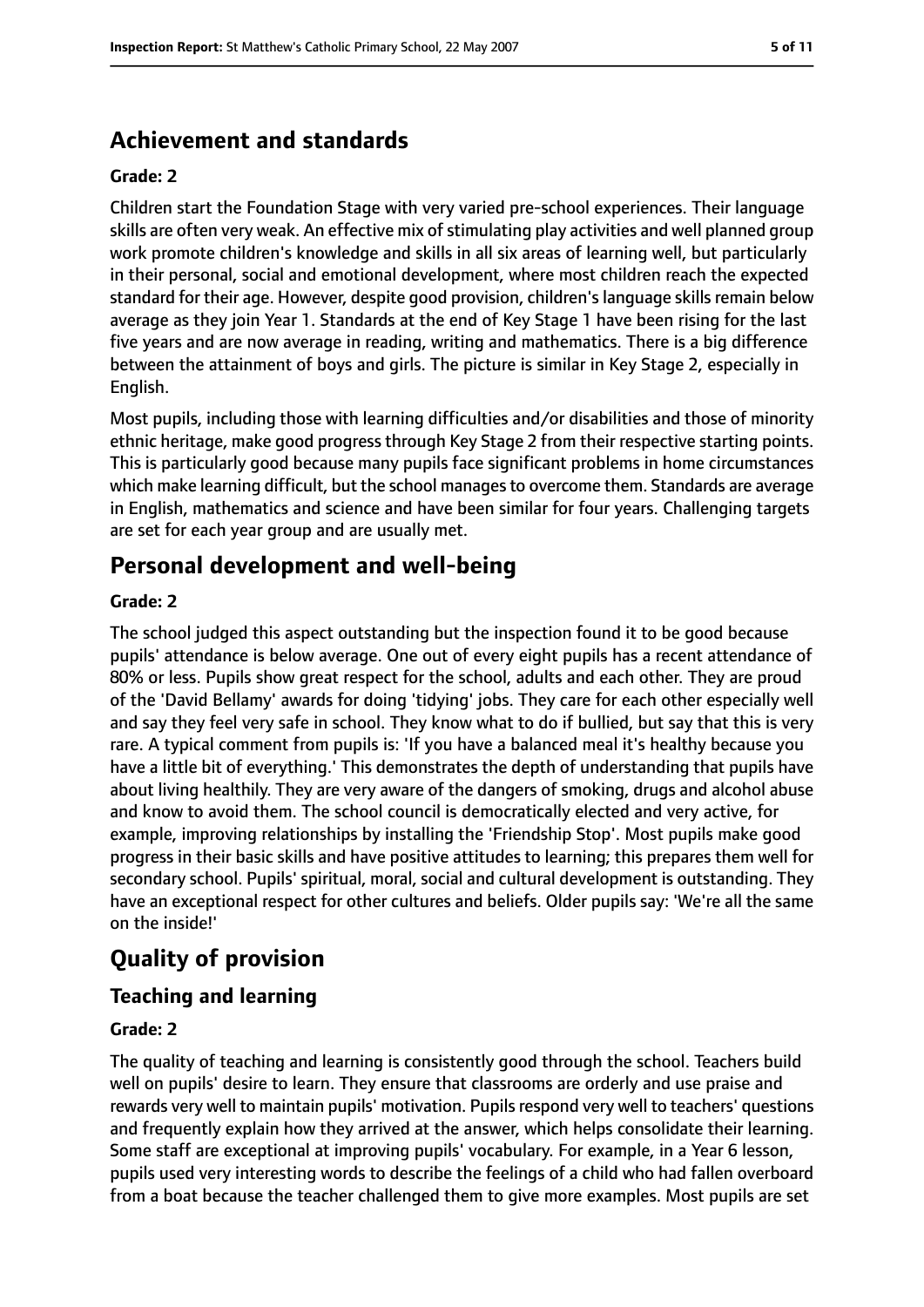tasks which meet their differing learning needs because teachers use their assessments well. In Year 2, a teacher made very effective use of a 'Big Book' on elephants so that pupils used the contents to find information. This is one example of the consistently good use of resources to help pupils learn. Skilled teaching assistants successfully teach a range of additional programmes, like letter sounds and Springboard mathematics.

### **Curriculum and other activities**

#### **Grade: 1**

The outstanding curriculum meets pupils' needs because it is interesting, lively and exciting. From the Foundation Stage, where children quickly develop their social skills because the play activities are inviting and purposeful, through to Year 6, most pupils are engaged and challenged. The literacy and numeracy programmes are effective, partly because pupils develop their skills by using them purposefully in other subjects. The science curriculum makes full use of practical work and this is the reason why boys' attainment is better here than in English and mathematics. The high quality programme for pupils' personal, social, health and emotional development is instrumental in ensuring that pupils grow to be well-rounded citizens. The school offers a wealth of extra activities from music lessons to tag rugby which contribute a great deal to pupils' skills and personal development. These activities have been recognised by the many national awards the school has achieved. Parents and pupils greatly value the high quality musical performances put on by the school each year, which helps raise pupils' sense of self-worth.

### **Care, guidance and support**

#### **Grade: 2**

The school graded this aspect outstanding but the inspection finds it to be good.

Pupils are happy in school because staff know the pupils, and most of the families, very well and take time to help them when there is a need. All procedures are in place to safeguard pupils. Good attendance is rewarded and parents are frequently reminded about bringing their children to school on time. However, the school's systems for checking patterns of attendance are not robust enough to bring about improvement. Pupils with learning difficulties and/or disabilities are supported very well in additional programmes, but some inconsistencies in the quality of their individual education plans mean that a few of them do not make the progress they are capable of in class. Some pupils do not understand how they can improve their work further because the quality of teachers' marking isinconsistent. Pupils' 'Record of Achievement' books are a valuable tool to see progress and a great joy for parents to receive.

# **Leadership and management**

#### **Grade: 1**

Outstanding leadership has successfully united the whole school behind its mission statement - 'Working together to develop the whole person' - and this unity of purpose runs through all its work. Senior management has adopted a shared responsibility model of management and this has a major impact on two fronts. First, staff fulfil their well-defined roles, receiving encouragement and well-directed professional development. Second, staff recognise that pupils' progress is a collective responsibility and do their best to ensure that their pupils make good progress during the year. It follows that self-evaluation is very effective and at the centre of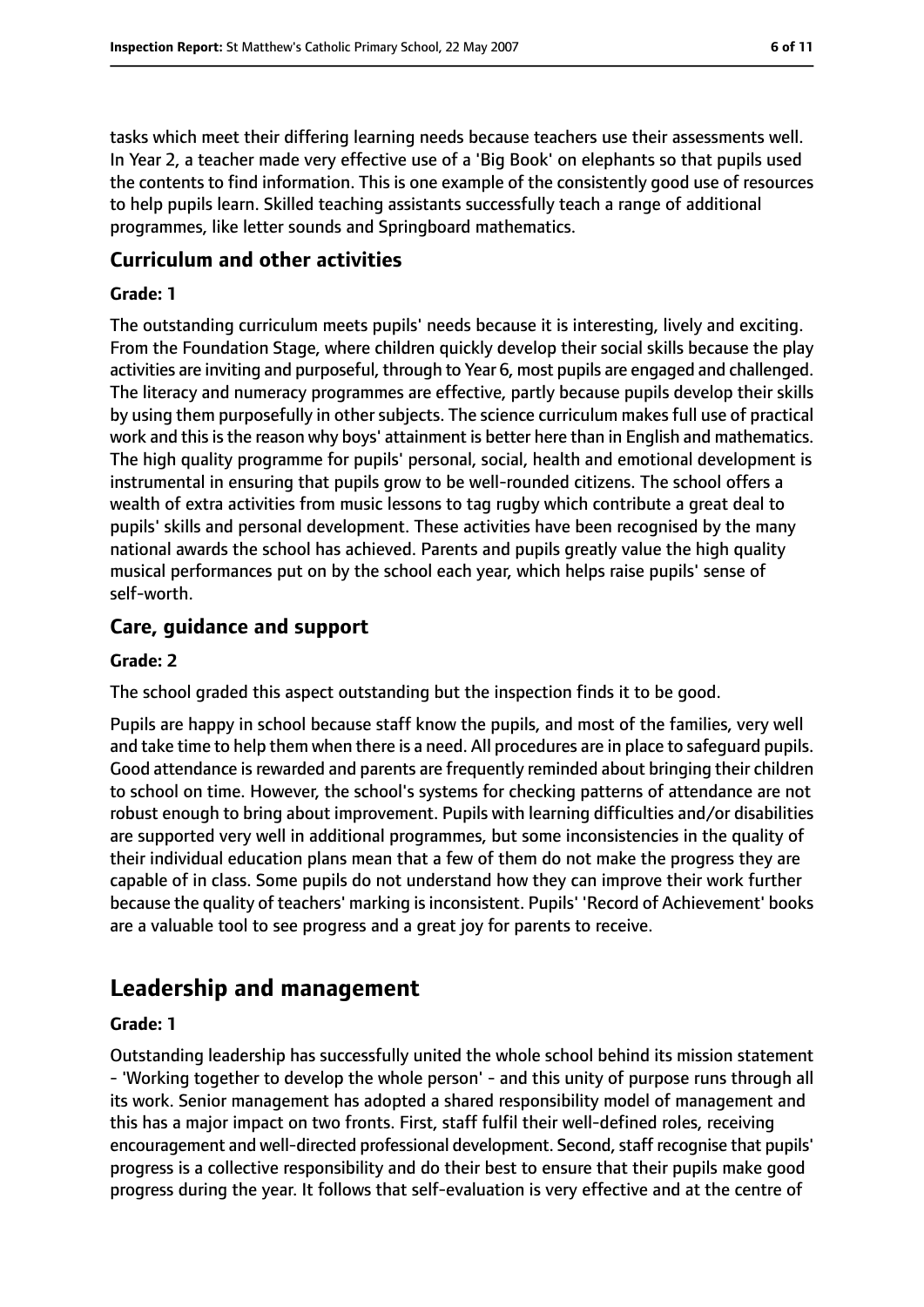what this school does very well because everyone is involved. Staff have class files and subject files full of current information on their pupils. This information is used exceptionally well to check pupils' progress and the quality of teaching and learning by direct observation, by review of planning and by looking at pupils' books. From this information, management identified that boys' progress was good through Key Stage 2 but that their attainment in 2006 was below average. Measures were put in place to improve their attainment, and early evidence suggests that these have been successful. The school achieves good outcomes with most pupils, and especially those with disabilities and those who have had a disrupted education elsewhere. Nevertheless, there remains work to do with some boys and some pupils with learning difficulties and/or disabilities before it can be said that all achieve as well as they can. Governance is outstanding. Governors are part of the self-evaluating community. They are in school frequently and use the information gathered well to inform their decision making. They have worked tirelessly to fund the new facilities for the pupils. A particularly astute overview is maintained on the school's finances. This will allow the school to employ a learning mentor, whose role will be to improve attendance.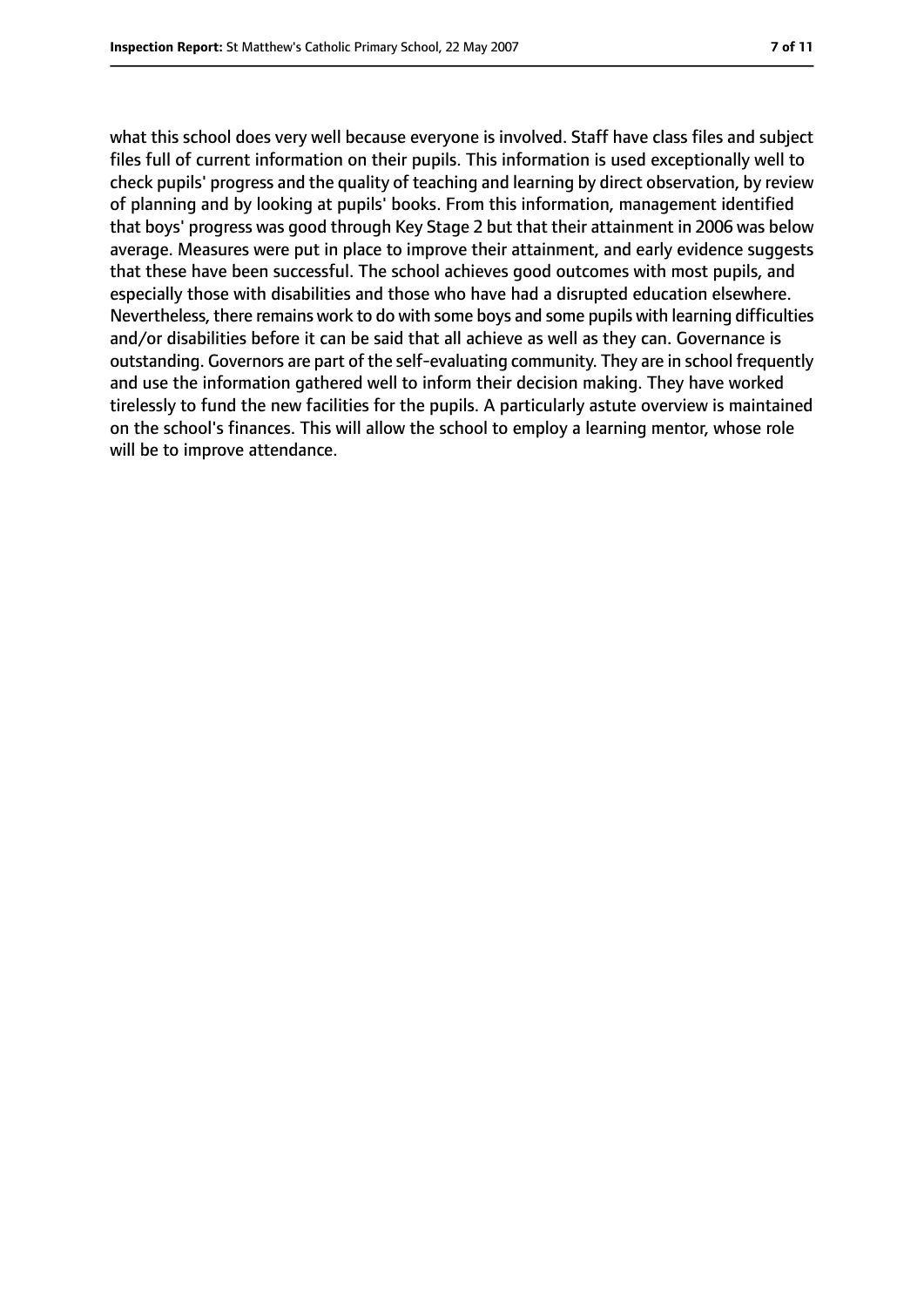**Any complaints about the inspection or the report should be made following the procedures set out in the guidance 'Complaints about school inspection', which is available from Ofsted's website: www.ofsted.gov.uk.**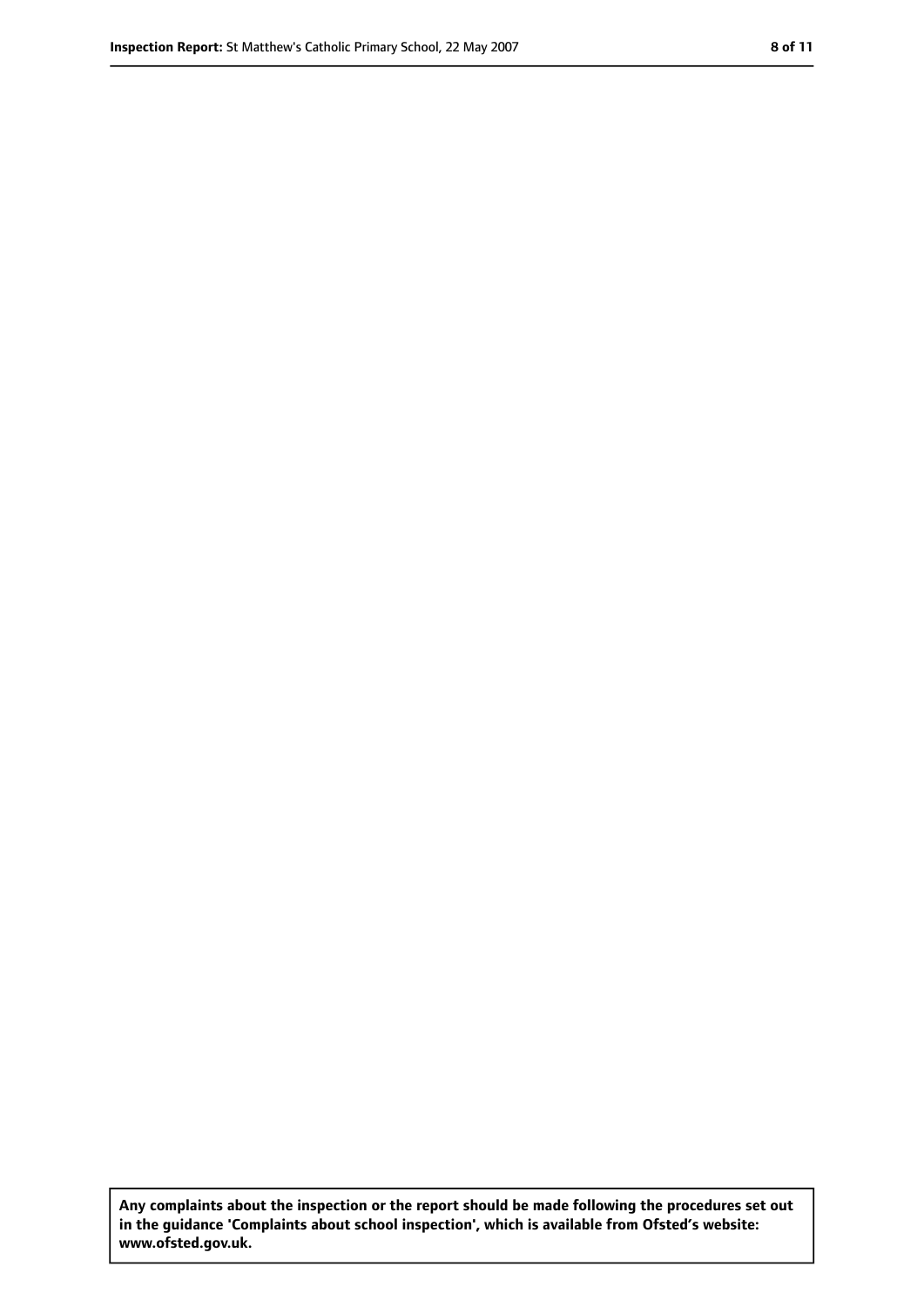#### **Annex A**

# **Inspection judgements**

| Key to judgements: grade 1 is outstanding, grade 2 good, grade 3 satisfactory, and grade 4 | School  |
|--------------------------------------------------------------------------------------------|---------|
| inadequate                                                                                 | Overall |

# **Overall effectiveness**

| How effective, efficient and inclusive is the provision of education, integrated<br>care and any extended services in meeting the needs of learners? |     |
|------------------------------------------------------------------------------------------------------------------------------------------------------|-----|
| How well does the school work in partnership with others to promote learners'<br>well-being?                                                         |     |
| The quality and standards in the Foundation Stage                                                                                                    |     |
| The effectiveness of the school's self-evaluation                                                                                                    |     |
| The capacity to make any necessary improvements                                                                                                      |     |
| Effective steps have been taken to promote improvement since the last<br>inspection                                                                  | Yes |

## **Achievement and standards**

| How well do learners achieve?                                                                               |  |
|-------------------------------------------------------------------------------------------------------------|--|
| The standards <sup>1</sup> reached by learners                                                              |  |
| How well learners make progress, taking account of any significant variations between<br>groups of learners |  |
| How well learners with learning difficulties and disabilities make progress                                 |  |

## **Personal development and well-being**

| How good is the overall personal development and well-being of the<br>learners? |  |
|---------------------------------------------------------------------------------|--|
| The extent of learners' spiritual, moral, social and cultural development       |  |
|                                                                                 |  |
| The behaviour of learners                                                       |  |
| The attendance of learners                                                      |  |
| How well learners enjoy their education                                         |  |
| The extent to which learners adopt safe practices                               |  |
| The extent to which learners adopt healthy lifestyles                           |  |
| The extent to which learners make a positive contribution to the community      |  |
| How well learners develop workplace and other skills that will contribute to    |  |
| their future economic well-being                                                |  |

# **The quality of provision**

| How effective are teaching and learning in meeting the full range of the<br>learners' needs?          |  |
|-------------------------------------------------------------------------------------------------------|--|
| How well do the curriculum and other activities meet the range of needs<br>and interests of learners? |  |
| How well are learners cared for, quided and supported?                                                |  |

 $^1$  Grade 1 - Exceptionally and consistently high; Grade 2 - Generally above average with none significantly below average; Grade 3 - Broadly average to below average; Grade 4 - Exceptionally low.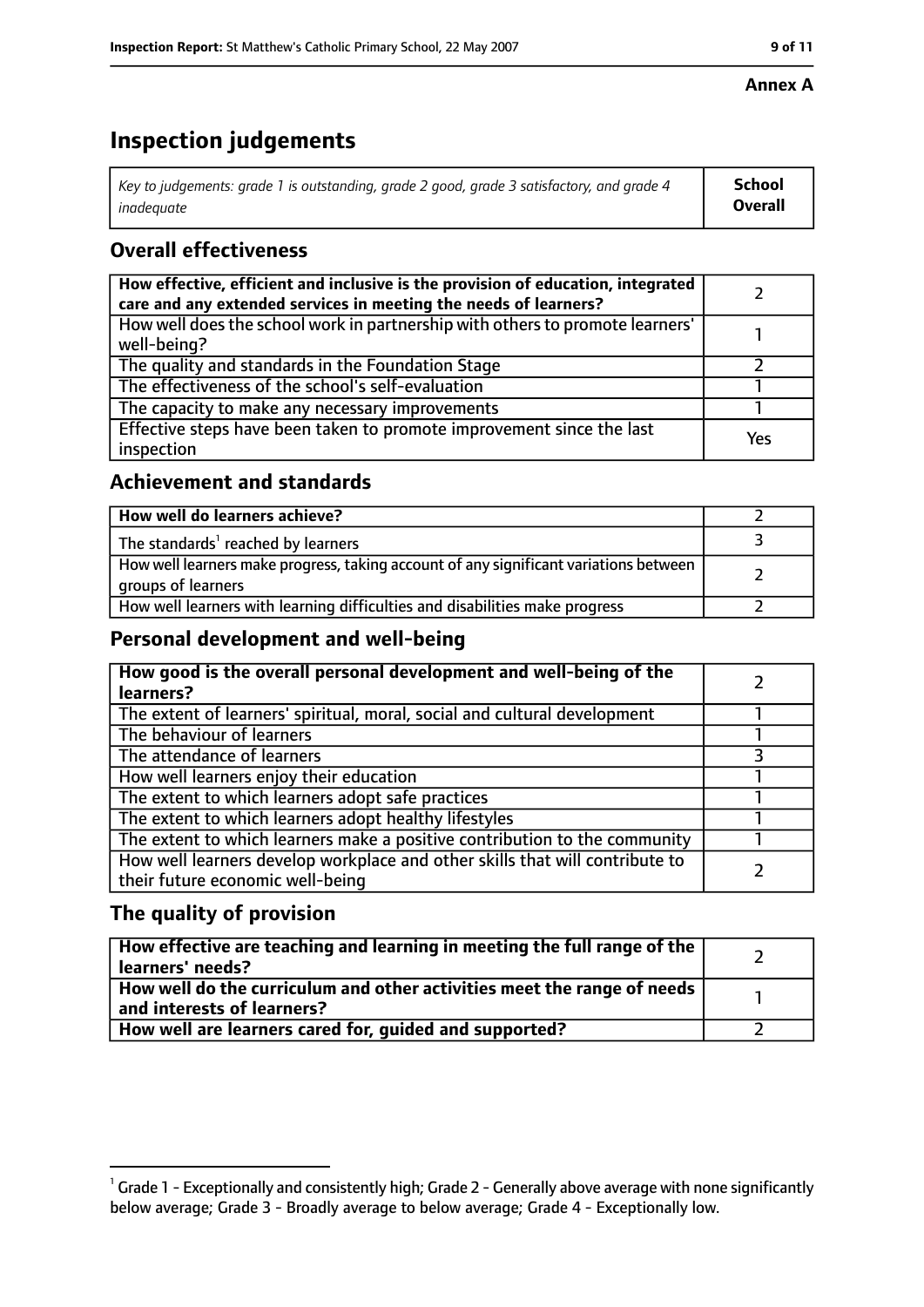#### **Annex A**

# **Leadership and management**

| How effective are leadership and management in raising achievement<br>and supporting all learners?                                              |     |
|-------------------------------------------------------------------------------------------------------------------------------------------------|-----|
| How effectively leaders and managers at all levels set clear direction leading<br>to improvement and promote high quality of care and education |     |
| How effectively performance is monitored, evaluated and improved to meet<br>challenging targets                                                 |     |
| How well equality of opportunity is promoted and discrimination tackled so<br>that all learners achieve as well as they can                     |     |
| How effectively and efficiently resources, including staff, are deployed to<br>achieve value for money                                          |     |
| The extent to which governors and other supervisory boards discharge their<br>responsibilities                                                  |     |
| Do procedures for safeguarding learners meet current government<br>requirements?                                                                | Yes |
| Does this school require special measures?                                                                                                      | No  |
| Does this school require a notice to improve?                                                                                                   | No  |